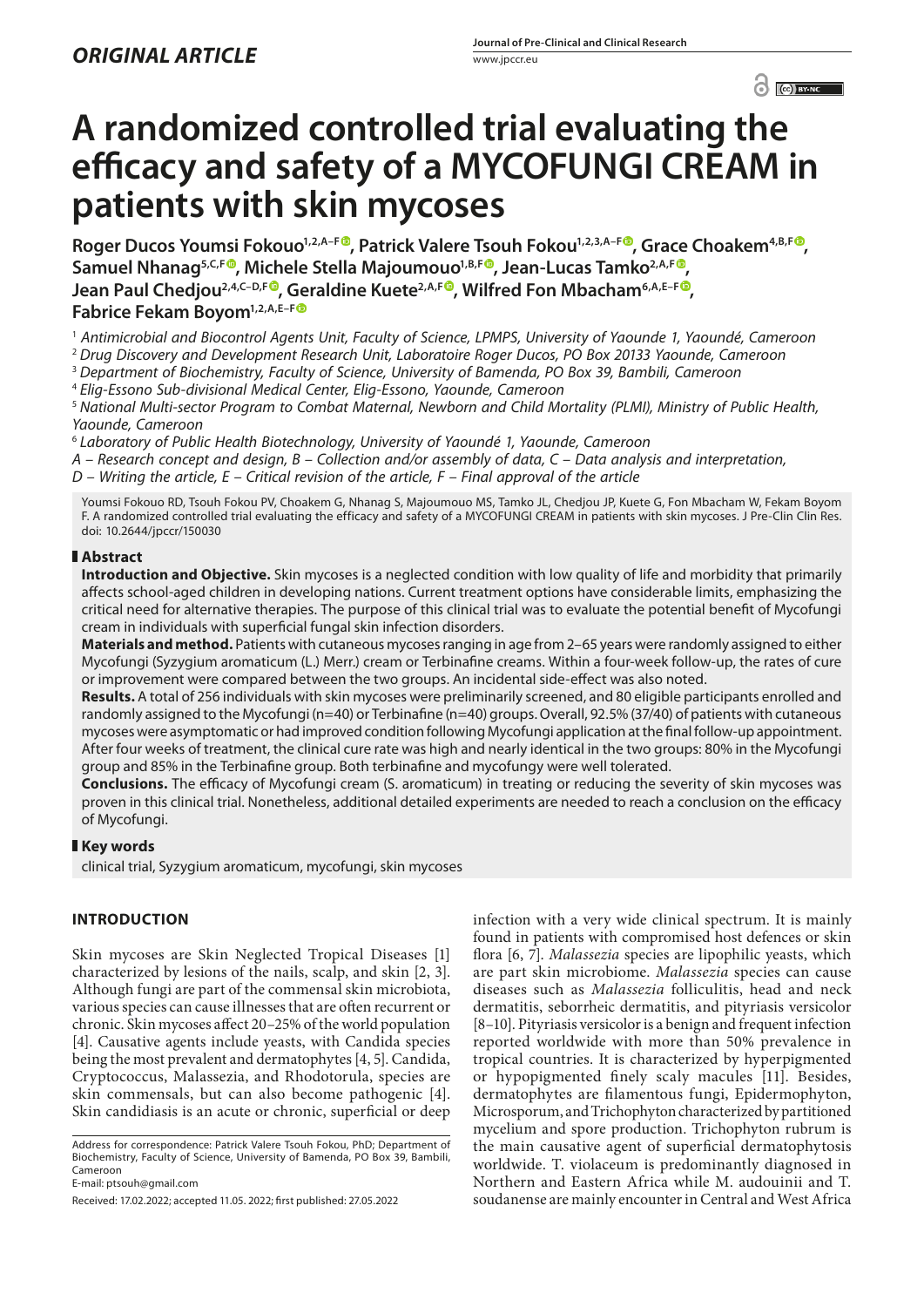Roger Ducos Youmsi Fokouo, Patrick Valere Tsouh Fokou, Grace Choakem, Samuel Nhanag, Michele Stella Majoumouo, Jean-Lucas Tamko et al. A randomized controlled…

[12]. Dermatophytes attack mainly the epidermal stratum corneum and the integuments, at the expense of keratin, and are generally distributed in a ubiquitous manner [13, 14]. Clinically, dermatophytes cause cutaneous-phanerial pathologies called dermatophytosis, mainly manifested by damage to the skin (circine epidermophytia, intertrigo), scalp (clipping ringworms, inflammatory ringworms, Tinea capitis, favic ringworms), nails (Onychomycosis or onyxis) and hair (folliculitis, sycosis) [15]. Many reports emphasize the heavy burden of dermatophytosis in Africa with a prevalence of 10% to more than 70%. Tinea capitis is the primary clinical presentation of dermatophytosis in African children while tinea corporis is mainly found in African adults [12].

Overall, the incidence of fungal infections has increased tremendously in the last few decades due to the extensive application of broad-spectrum antibiotics, immunosuppressive agents and medical implant devices [16]. Mycotic infections disease has therefore become a serious public health problem with a high rate of affected people.

Frontline treatment of skin mycoses includes polyenes (Amphotericin B, Nystatin), azoles (Clotrimazole, Isoconazole, Itraconazole, Fluconazole, Tioconazole, Voriconazole), echinocandins (Anidulafungin, Caspofungin, Micafungin), and topical allylamines (Terbinafine, Naftifine) [17–20]. However, drawbacks such as toxicity, emergence of drug resistance and complex drug interactions, jeopardize the effectiveness of these drugs [19–24]. Therefore, new, innocuous and more effective antifungal agents should be developed urgently.

Preliminary work shows the anti-dermatophyte, anticandidal and antimould potency of Syzygium aromaticum [25–29]. Syzygium aromaticum-based cream (Mycofungi cream) further showed efficacy and safety in a guinea pig model [30] warranting clinical validation.

Therefore, the present study aimed at the clinically evaluated health benefit of Mycofungi cream in cutaneous fungal infections.

# **MATERIALS AND METHOD**

**Description of the herbal drug Mycofungi.** This is an herbal medicinal product used by the population to treat fungal infections of the skin, scalp and nails. It is presented in the form of whitish cream in 100g tube manufactured by Laboratoire Roger Ducos, a local Cameroonian company which develops some cosmetical and category 2 pharmaceutical products according to the WHO phytomedicines classification. Mycofungi was prepared using *Syzygium aromaticum* cloves in accordance with pharmaceutical formulation standard preparation procedures.

**Ethical considerations.** The protocol was reviewed and approved by the Cameroon National Ethics Committee (Ref. No. 2016/11/842/CE/CNERSH/SP) and participating centre (CMA Elig-Essono). The study was conducted in accordance with the Declaration of Helsinki and good clinical practice guidelines. Written informed consent was given by the patients, or by a parent/guardian in the case of minor patients, prior to entering the study.

**Study design and areas.** The study consisted of a zerophase randomized, single-blind clinical trial in patients

with skin fungal infections to evaluate the clinical benefit of Mycofungi versus Lamisil (Terbinafine). It was conducted from April 2017 – April 2018. All activities were performed at the Elig-Essono Sub-divisional Medical Center, Elig-Essono, Yaounde, Cameroon. No changes occurred in methods after trial commencement.

**Inlusion criteria.** The following inclusion criteria were adopted: male and female gender; aged 3 – 62 years; presenting classic signs and symptoms of superficial mycosis, such as pruritis, fever, pustules, burn sensation, pain, erythema, purpura, angiomas, vesicles, pustules, papule, nodules, vegetation, squamous, atrophy, cruste, erythemato-squamous, sclerosis, erosion, ulcerations, fissure and lichenification, as ascertain by a dermatologist; being able and willing to follow the protocol and attend the study's scheduled visits for the duration of the trial, as well as signing an informed consent form. The informed consent form for underage participants was signed by a parent/guardian.

**Exclusion criteria.** The following exclusion criteria were adopted: serious intercurrent illness, fatigue, any situation that could significantly interfere with compliance with the study, including all the prescribed assessments and followups, pregnancy, lactation, significant surgical or medical disorders, or recent history of using antifungals.

**Participants and enrollment.** On admission, patients were fully examined by the dermatologist for skin mycosis. Those patients who fulfilled the inclusion criteria and signed the inform concern form were enrolled. The enrolled volunteers were randomized into two treatment groups.

**Treatments and follow-up.** Patients were arbitrarily allocated to receive either Mycofungi cream as the intervention group, or Terbinafine cream as the control group. The maximum dose per application was limited to 5 g per day, as long as it covered less than 30% of the body surface area. Patients were asked to apply a suitable quantity of treatment cream on skin lesions once daily throughout the four-weeks study. In the control group, patients received Terbinafine (Lamisil) cream which was similar to the Mycofungi cream prescription. Participants who did not use a minimum of 70% of the cream during the trial period were intolerant to the drug. The patients were consulted at the beginning, and after 1, 2, 3 and 4 weeks of the study period; their symptoms were assessed in terms of frequency and severity on a scale of symptoms of disease progression. Patients or parents of patients participating in the trial also received frequent telephone calls to check on their health status. The phone calls represented a follow-up and retention programme, designed to minimize the number of participants opting-out prematurely. Concomitant application of the study treatment and other medications to the same area was prohibited.

**Outcome estimation.** The primary outcomes in this trial were estimated as changes in the frequency and severity of symptoms. The absence of clinical signs of superficial fungal infection in patients at the end of the four weeks treatment indicated an efficacy of the product. The estimation of clinical signs were measured as (1) cure (complete resorption of signs and symptoms), (2) improved (considerable resolution of signs and symptoms), and (3) failure (no improvement).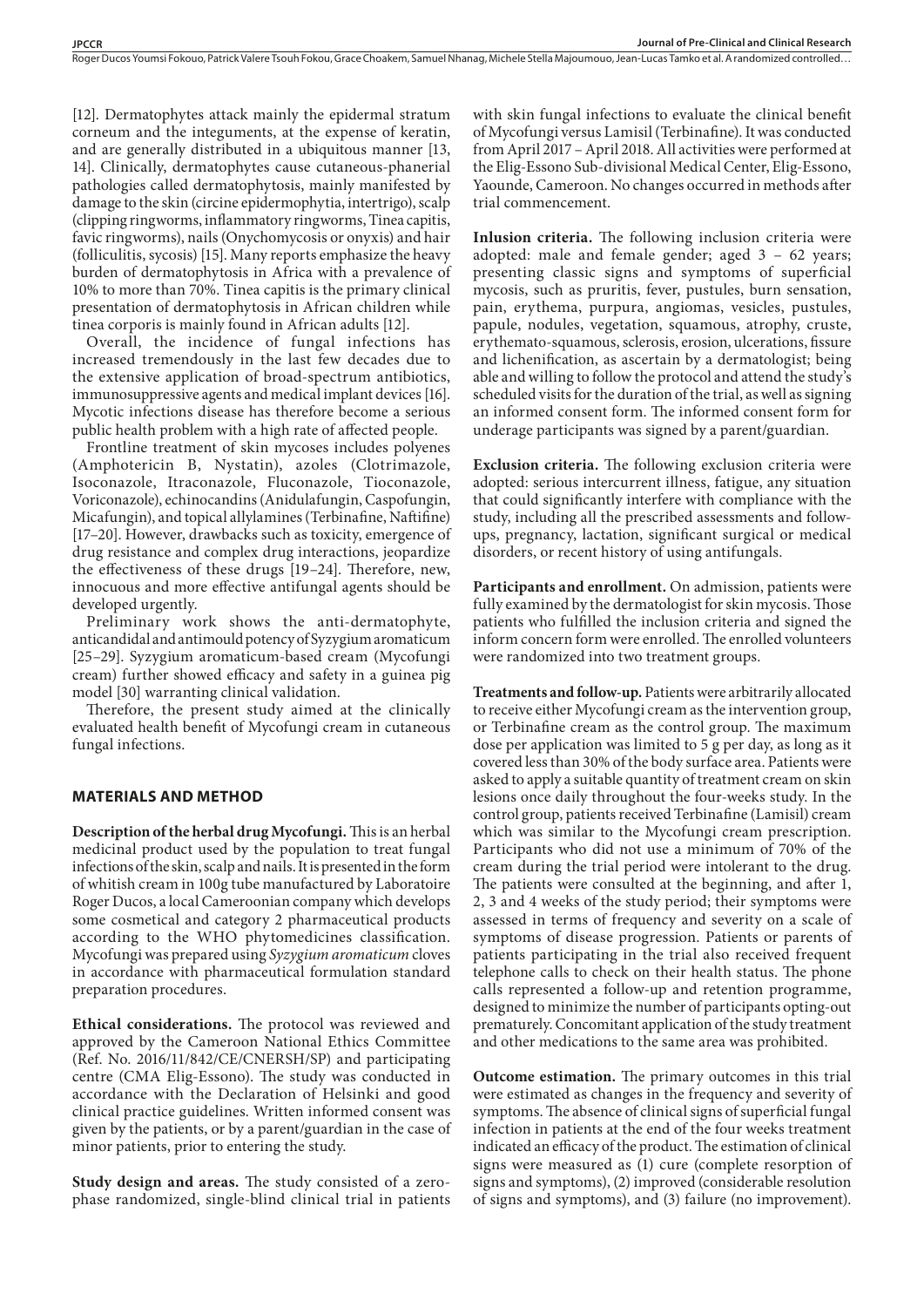Patients were monitored for any relapse one week after treatment and patient-reported adverse events.

# **Safety assessment.** Adverse events were defined as either a new event emerging after administration of the trial drug, or any previous event that increased in severity following drug administration. They were monitored throughout the treatment period until the follow-up visit (defined as 28 days after the last dose of study drug) during the weekly follow-up visits with a dermatologist. All patients were asked to report any drug side-effects.

**Statistical methods.** Data were summarized as mean or as a percentage. Chi-square test was used for statistical comparisons of qualitative baseline characteristics, such as age and gender, and baseline status with a level of significance of 5%.

# **RESULTS**

**Patients enrollment.** From April 2017 – April 2018, 256 patients were assessed for eligibility. Eighty consenting patients who met inclusion criteria were assigned into two groups of forty patients each. No loss to follow-up was recorded in either group. Fig. 1 shows the flowchart of the groups' recruitment, distribution, intervention, follow-up, and analysis.

**Baseline clinical characteristics.** The mean age of participants in the Mycofungi and Terbinafine groups was  $(26.85 \pm 13.38)$ and  $(23.58 \pm 16.47)$  years, respectively. The most representative age group was between 22–41 years for the two groups (42 over 80 patients with 24 from Mycofungi group and 18 from control group). The ages range of participants were not statistically different between the two groups  $(P=0.9758)$ .



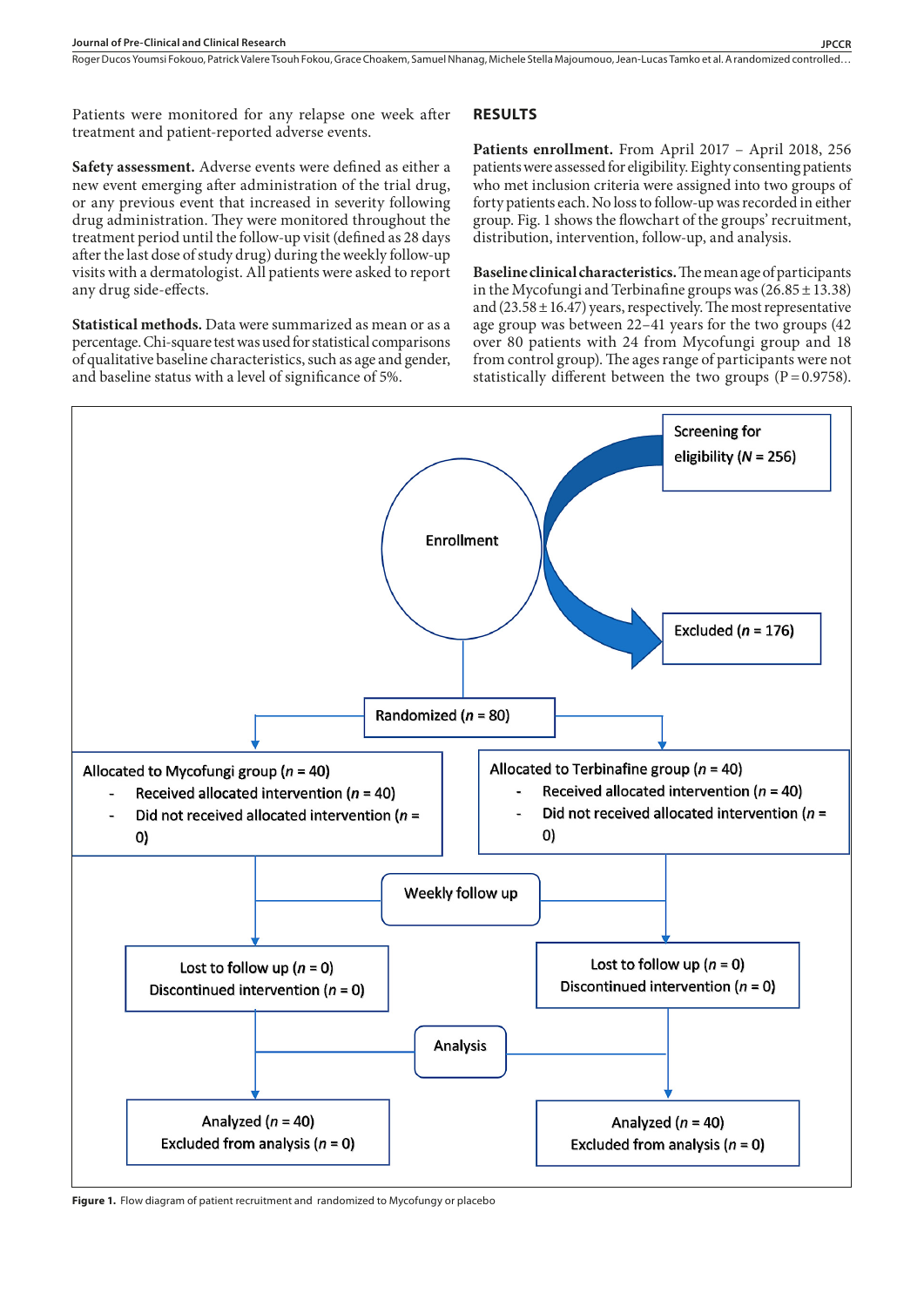Pruritis and pain were the major symptoms encountered in the Mycofungi and Terbinafine groups with 32 and 35; 22 and 30 occurrences, respectively. The majority of symptoms lasted

Roger Ducos Youmsi Fokouo, Patrick Valere Tsouh Fokou, Grace Choakem, Samuel Nhanag, Michele Stella Majoumouo, Jean-Lucas Tamko et al. A randomized controlled ...

Females predominated in the Mycofungi group with 21 patients against 19 males, as well as in Terbinafine group with 26 females against 14 males, but the difference was not statistically significant (P=0.256  $> 0.05$ ). Additional demographic information of the participants are presented in Table 1. The majority of parameters in baseline clinical characteristics between the two groups were not significantly differences (Tab. 1;  $P > 0.05$ ).

**Table 1.** Profile of patients treated with Terbinafine or Mycofongi

Characteristics Mycofongi Terbinafine Chi square test (P value) Evaluable patients (n) 40 40 Gender Female 21 26 0.256 Male 19 14 Mean age (year)  $26.85 \pm$ 13.38  $23.57 +$ 16.47 0.9758 Age range (years) 2-21 12 16 22-41 24 18  $>42$  6 Baseline sign/symptom (Clinical aspect) Baseline sign/ symptom Pruritis (n) 32 35 0.363 Fever (n) 3 4 0.692 Pustules (n)  $0$  5 0.021 Burn sensation (n) 8 13 0.204 Pain (n) 22 30 0.061 Duration of symptoms/ lesion ≤4 weeks (n) 13 13 > 4 weeks (n) 27 27 Previous treatment Receiving antibiotics (n) 27 22 0.251 Receiving antivirals (n) 2 1 0.556 Receiving corticosteroids (n) 2 7 0.077 Receiving antihistaminic (n) 2 10 0.012 Receiving antipyretics (n) 23 27 0.356 Receiving antifungal (n) 26 13 0.004 Receiving antidiabetic (n) 1 1 1.000 Receiving antimalarial (n) 1 2 0.556 Receiving other 1 6 0.048 Medical history Use of depigmenting agents (n) 6 8 0.770 Obesity (n) 1 7 0.057 Diabetes (n) 1 3 0.615 HIV (n) 2 3 1.000 Scabies (n) 0 3 0.241 Description of skin lesions Lesion site Scalp (n) 9 9 1.000

|                            | more than four weeks and most of the patients previously<br>received antibiotherapy. The diagnosis reveals 20 patients<br>suffering from Pityriasis versicolor with 10 in each group,<br>21 patients had dermatophytosis of the glabrous skin (11 in<br>the Mycofungi group and 10 in the Terbinafine group), six |           |             |                                 |  |  |
|----------------------------|-------------------------------------------------------------------------------------------------------------------------------------------------------------------------------------------------------------------------------------------------------------------------------------------------------------------|-----------|-------------|---------------------------------|--|--|
| Characteristics            |                                                                                                                                                                                                                                                                                                                   | Mycofongi | Terbinafine | Chi square<br>test (P<br>value) |  |  |
|                            | Large skin folds (n)                                                                                                                                                                                                                                                                                              | 1         | 6           | 0.048                           |  |  |
|                            | Minor skin folds (n)                                                                                                                                                                                                                                                                                              | 3         | 4           | 0.692                           |  |  |
|                            | Nails (n)                                                                                                                                                                                                                                                                                                         | 6         | 6           | 1.000                           |  |  |
|                            | Hands (n)                                                                                                                                                                                                                                                                                                         | 3         | 5           | 0.456                           |  |  |
|                            | Feet (n)                                                                                                                                                                                                                                                                                                          | 3         | 5           | 0.456                           |  |  |
|                            | Interdigitopalmary (n)                                                                                                                                                                                                                                                                                            | 1         | 0           | 0.314                           |  |  |
|                            | Interdigital Plantar (n)                                                                                                                                                                                                                                                                                          | 4         | 4           | 1.000                           |  |  |
|                            | Anterior trunk(n)                                                                                                                                                                                                                                                                                                 | 11        | 9           | 0.606                           |  |  |
|                            | Posterior trunk (n)                                                                                                                                                                                                                                                                                               | 13        | 10          | 0.459                           |  |  |
|                            | Buttocks area (n)                                                                                                                                                                                                                                                                                                 | 9         | 12          | 0.446                           |  |  |
| Primary lesion             | Erythema (n)                                                                                                                                                                                                                                                                                                      | 27        | 24          | 0.066                           |  |  |
|                            | Purpura (n)                                                                                                                                                                                                                                                                                                       | 6         | 12          | 0.108                           |  |  |
|                            | Angiomas (n)                                                                                                                                                                                                                                                                                                      | 0         | 1           | 0.314                           |  |  |
|                            | Vesicles (n)                                                                                                                                                                                                                                                                                                      | 24        | 25          | 0.818                           |  |  |
|                            | Pustules (n)                                                                                                                                                                                                                                                                                                      | 1         | 7           | 0.025                           |  |  |
|                            | Bulles (n)                                                                                                                                                                                                                                                                                                        | 0         | 1           | 0.314                           |  |  |
|                            | Papule (n)                                                                                                                                                                                                                                                                                                        | 0         | 3           | 0.077                           |  |  |
|                            | Nodules (n)                                                                                                                                                                                                                                                                                                       | 4         | 4           | 1.000                           |  |  |
|                            | Vegetation (n)                                                                                                                                                                                                                                                                                                    | 1         | 0           | 0.314                           |  |  |
| Secondary<br>lesion        | Squames (n)                                                                                                                                                                                                                                                                                                       | 23        | 26          | 0.491                           |  |  |
|                            | Atrophy (n)                                                                                                                                                                                                                                                                                                       | 8         | 6           | 0.556                           |  |  |
|                            | Cruste (n)                                                                                                                                                                                                                                                                                                        | 23        | 23          | 1.000                           |  |  |
|                            | Erythemato-<br>squamous (n)                                                                                                                                                                                                                                                                                       | 34        | 32          | 0.556                           |  |  |
|                            | Sclerosis (n)                                                                                                                                                                                                                                                                                                     | 1         | 3           | 0.305                           |  |  |
|                            | Erosion (n)                                                                                                                                                                                                                                                                                                       | 1         | 9           | 0.007                           |  |  |
|                            | Ulcerations (n)                                                                                                                                                                                                                                                                                                   | 0         | 1           | 0.314                           |  |  |
|                            | Fissure (n)                                                                                                                                                                                                                                                                                                       | 5         | 12          | 0.056                           |  |  |
|                            | Lichenification (n)                                                                                                                                                                                                                                                                                               | 1         | 1           | 1.000                           |  |  |
| Overall clinical diagnosis |                                                                                                                                                                                                                                                                                                                   |           |             |                                 |  |  |
|                            | Pityriasis versicolor (n)                                                                                                                                                                                                                                                                                         | 10        | 10          | 0.974                           |  |  |
|                            | Dermatophytosis of<br>the glabrous skin (n)                                                                                                                                                                                                                                                                       | 11        | 10          | 0.974                           |  |  |
|                            | Perionyxis (n)                                                                                                                                                                                                                                                                                                    | 2         | 4           | 0.974                           |  |  |
|                            | Tinea capitis (n)                                                                                                                                                                                                                                                                                                 | 8         | 9           | 0.974                           |  |  |
|                            | Intertrigo (n)                                                                                                                                                                                                                                                                                                    | 3         | 3           | 0.974                           |  |  |
|                            | Onychomycoses (n)                                                                                                                                                                                                                                                                                                 | 2         | 2           | 0.974                           |  |  |

**(n) -** frequency of age, gender and baseline status, and clinical diagnosis. \* Chi-square test was used for statistical comparisons with a level of significance of 5%.

Nappy rash (n) 4 2 0.974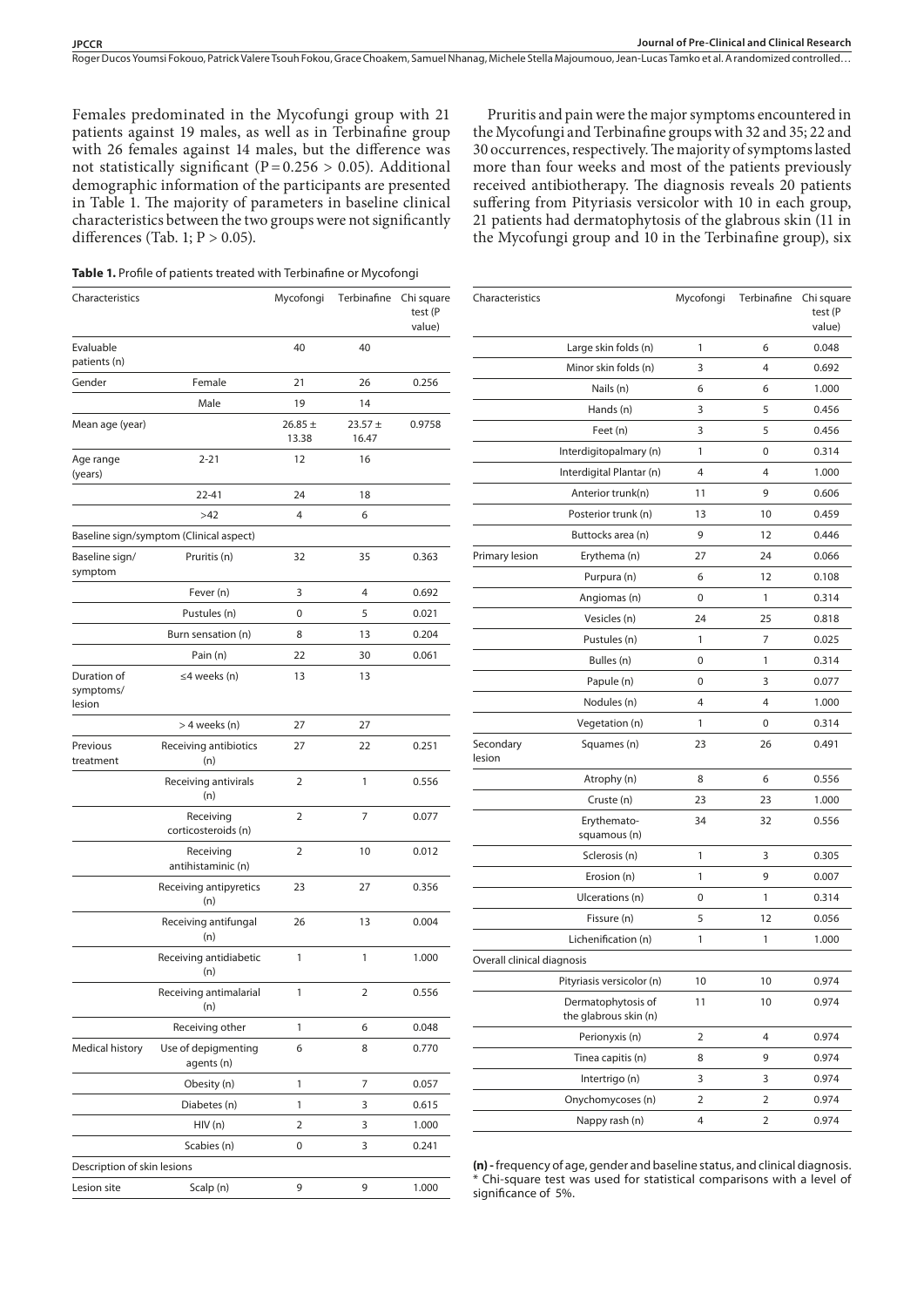

**Figure 2.** Efficacy Evaluation of the Mycofungi and Terbinafine Treatments over the weeks

patients had perionyxes (two in the Mycofungi group and four in the Terbinafine group), 17 had Tinea capitis (eight in the Mycofungi group and nine in the Terbinafine group), six had intertrigo (three in each group), four had onychomycosis (two in each group) and six patients had nappy rash (four in the Mycofungi group and two in the Terbinafine group) (Tab. 1).

**Clinical response.** Within-group changes in severity of symptoms in both groups were significantly lessened after intervention ( $P$ > 0.05). Severity of symptoms were significantly reduced in both groups (Fig. 2, Tab. 2). Repeated measures logistic regression analysis showed that over the course of the study, both treatments induced significant reduction in severity ( $P < 0.05$ ). The clinical success rates were similar in the two treatment groups, and of the 80 evaluable

patients who received both treatments, none was cured or asymptomatic at the first follow-up visit (after one week).

For patients who received Mycofungi cream, 18 (45%) were improved and 22 (55%) failed treatment at first follow up visit. At the second visit, 20 patients (50%) were cured, 15 (37.5%) patients improved, and five patients (12.5%) failed treatment. At the third visit, a total of 23 patients (57.5%) were cured, 14 patients (35%) improved, and three patients (7.5%) failed treatment. The clinical cure rate in the Mycofungi group was 80% (32/40) at the final follow-up visit. Five patients were clinically improved and three patients had a recurrence. Overall, at the final follow-up visit, 92.5 % (37/40) were asymptomatic or improved.

In the group receiving Terbinafine, only five of 40 patients (12.5%) were clinically improved and 35 of 40 patients (87.5%)

|                                      |          | Day 7          |                | Day 14         |                | Day 21         |                | Day 28         |                | Last visit   |                |
|--------------------------------------|----------|----------------|----------------|----------------|----------------|----------------|----------------|----------------|----------------|--------------|----------------|
| Skin mycoses                         | Outcome  | <b>MYC</b>     | <b>TER</b>     | <b>MYC</b>     | TER            | <b>MYC</b>     | <b>TER</b>     | <b>MYC</b>     | <b>TER</b>     | <b>MYC</b>   | <b>TER</b>     |
| Pityriasis versicolor (n)            | Cured    | $\mathbf 0$    | 0              | 6              | 6              | 7              | 9              | 9              | 9              | 10           | 9              |
|                                      | Improved | 2              | 2              | 4              | 4              | 3              |                |                |                | 0            |                |
|                                      | Failure  | 8              | 8              | 0              | 0              | 0              | 0              | 0              | 0              | 0            | 0              |
| Dermatophytosis of glabrous skin (n) | Cured    | $\Omega$       | 0              | 3              | 6              | 5              | 9              | 9              | 9              | 10           | 9              |
|                                      | Improved | 4              |                | 8              | 3              | 6              | 0              | 2              | 0              |              | 0              |
|                                      | Failure  | $\overline{7}$ | 9              | 0              |                | $\mathbf 0$    |                | 0              |                | $\mathbf 0$  |                |
| Perionyxis (n)                       | Cured    | $\Omega$       | 0              | 1              | 4              | 1              | 3              | 1              | 3              | $\mathbf{1}$ | 3              |
|                                      | Improved |                | 0              | 0              | 0              | 0              |                | $\mathbf 0$    |                | $\mathbf 0$  |                |
|                                      | Failure  |                | 4              |                | 0              |                | 0              | 1              | 0              |              | 0              |
| Tinea capitis (n)                    | Cured    | $\Omega$       | $\mathbf 0$    | 6              | 9              | 6              | 9              | $\overline{7}$ | 9              | 8            | 9              |
|                                      | Improved | 6              |                | 2              | 0              | 2              | 0              | 1              | 0              | 0            | 0              |
|                                      | Failure  | $\overline{2}$ | 8              | 0              | 0              | 0              | 0              | $\pmb{0}$      | 0              | $\mathbf 0$  | 0              |
| Intertrigo (n)                       | Cured    | $\mathbf 0$    | 0              | $\overline{2}$ | 2              | $\overline{2}$ | $\overline{2}$ | 3              | $\overline{2}$ | 3            | $\overline{2}$ |
|                                      | Improved | $\overline{2}$ | $\mathbf{1}$   | $\mathbf 0$    | $\mathbf 0$    | $\mathbf{1}$   | $\mathbf 0$    | $\mathbf 0$    | $\mathbf 0$    | $\mathbf 0$  | $\Omega$       |
|                                      | Failure  | $\mathbf{1}$   | $\overline{2}$ | 1              | 1              | 0              | 1              | 0              | 1              | $\mathbf 0$  | 1              |
| Onychomycosis (n)                    | Cured    | $\mathbf 0$    | $\mathbf 0$    | 0              | $\mathbf 0$    | $\mathbf 0$    | 0              | 1              | $\mathbf 0$    | 1            | $\Omega$       |
|                                      | Improved | $\mathbf 0$    | 0              | 0              | 2              | 1              | 2              | $\mathbf 0$    | 2              | 0            |                |
|                                      | Failure  | $\overline{2}$ | 2              | $\overline{2}$ | 0              | $\mathbf{1}$   | 0              | 1              | 0              | 1            | 1              |
| Nappy rash (n)                       | Cured    | $\mathbf 0$    | $\mathbf 0$    | $\overline{2}$ | $\overline{2}$ | $\overline{2}$ | 2              | $\overline{2}$ | $\overline{2}$ | 3            | $\overline{2}$ |
|                                      | Improved | 3              | 0              |                | 0              | 1              | $\mathbf 0$    | 1              | $\mathbf 0$    | $\mathbf 0$  | 0              |
|                                      | Failure  | $\mathbf{1}$   | 2              | 1              | 0              | $\mathbf{1}$   | 0              | 1              | $\pmb{0}$      | $\mathbf{1}$ | 0              |
| Summary                              | Cured    | $\mathbf 0$    | 0              | 20             | 29             | 23             | 34             | 32             | 34             | 36           | 34             |
|                                      | Improved | 18             | 5              | 15             | 9              | 14             | 4              | 5              | 4              | 1            | 3              |
|                                      | Failure  | 22             | 35             | 5              | 2              | 3              | 2              | 3              | $\overline{2}$ | 3            | 3              |

(n) - frequency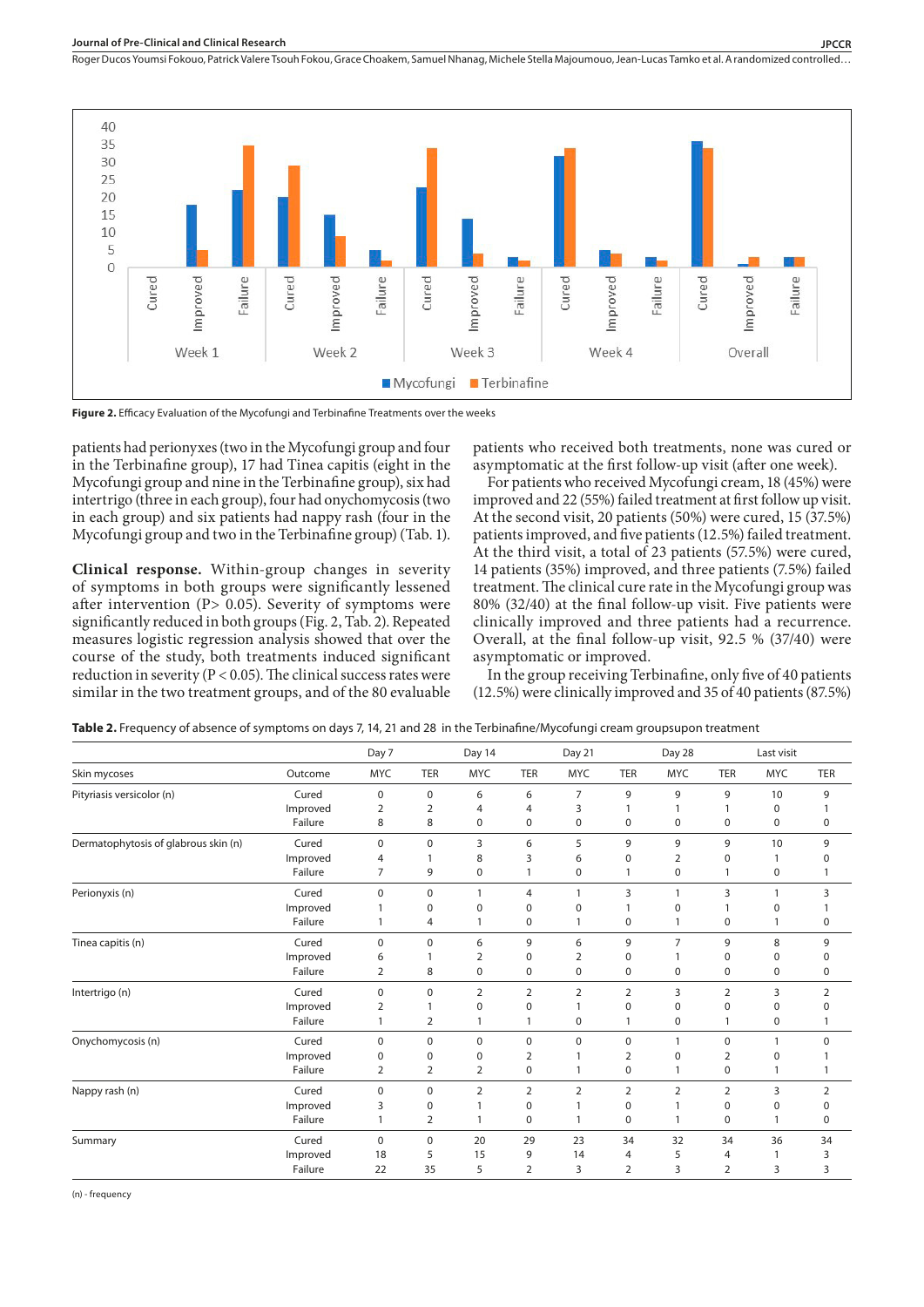Roger Ducos Youmsi Fokouo, Patrick Valere Tsouh Fokou, Grace Choakem, Samuel Nhanag, Michele Stella Majoumouo, Jean-Lucas Tamko et al. A randomized controlled…

failed treatment by the first follow-up visit. By the second visit, 29 (72.5%) were cured, nine (22.5%) improved, and two (5%) failed treatment. At the third and fourth visits, 34 (85%) were cured, four patients (10%) were improved and two (5%) did not respond to treatment. At the final follow-up visit, 95% (38/40) were asymptomatic or improved (Fig. 3). The recurrence rates in both treatment groups were not statistically different Tab. 2).

In the light of the findings, within the first two weeks Terbinafine portrayed higher cured rate of efficacy compared to Mycofungi, this pattern continued until the third week when Terbinafine showed superiority in the cured rate with 34 versus 23 for Mycofungi. However, Terbinafine's efficacy did not improve after the third week, whereas that of Mycofungi continued to progress to reach comparable effectiveness with Terbinafine by the fourth week (Fig. 2). This suggests a delayed action of Mycofungi.

With the exception of perionyxes, onychomycosis and nappy rash which recorded one treatment failure each, all skin mycoses were cured or improved by Mycofungi cream, similarly to the Terbinafine group.

**Adverse effects.** Overall, a favourable 95% (38/40) response was attained for patients who received Mycofungi. Apart from two patients who reported residual nappy rash and contact irritant dermatitis, no adverse effects from the interventions were reported by patients. Lastly, one patient keen for depigmentation or bleaching was recorded, suggesting an allergy reaction probably linked to an interaction between Mycofungi and the bleaching agent. However, allergic contact sensitivity to commonly used antifungal drugs such as miconazole, econazole, tioconazole and isoconazole, has been previously reported [31].

#### **DISCUSSION**

The study evaluated the safety and efficacy of Mycofungi in mitigating skin mycosis symptoms via a randomized, Terbinafine-controlled clinical trial. Mycofungi like Terbinafine was found to significantly reduce severity in skin mycosis. This finding is particularly important when considering the superiority of Terbinafine versus a number of medications used for the management of superficial mycosis. Given that the reduction in symptoms in the Mycofungi group was close to 90%, this effect is clinically significant. Although animal and experimental studies have been conducted on Mycofungi, only the present study demonstrated its clinical efficacy. A herbal combination drops containing S. aromaticum exhibited good efficacy in reducing the burden of skin infection as well as acute external otitis symptoms [32]. S. aromaticum cloves are spices consisting in a mixture of phytochemicals, such as phenolic acids, flavonol glucosides, tannins and phenolic volatile oils (eugenol, acetyl eugenol), endowed with multiple medicinal benefits including strong antioxidant, carminative, anti inflammatory, antinausea, antivomiting, antiproliferative, mouth freshening, antibacterial, antifungal, analgesic, antiseptic and sedative effects that represent a significant therapeutic added value [32, 33].

Although a randomized controlled trial protocol was adopted in the present study, there were limitations such as the small sample size, which should be further increased for a consistent interpretation of the obtained results.

# **CONCLUSION**

This randomized Terbinafine-controlled clinical trial demonstrated the efficacy of Mycofungi cream (*S. aromaticum*) to treat or reduce severity of skin mycosis.



**Figure 3.** Sample photos of before and after treatment of Pityriasis versicolor with Mycofungi therapy